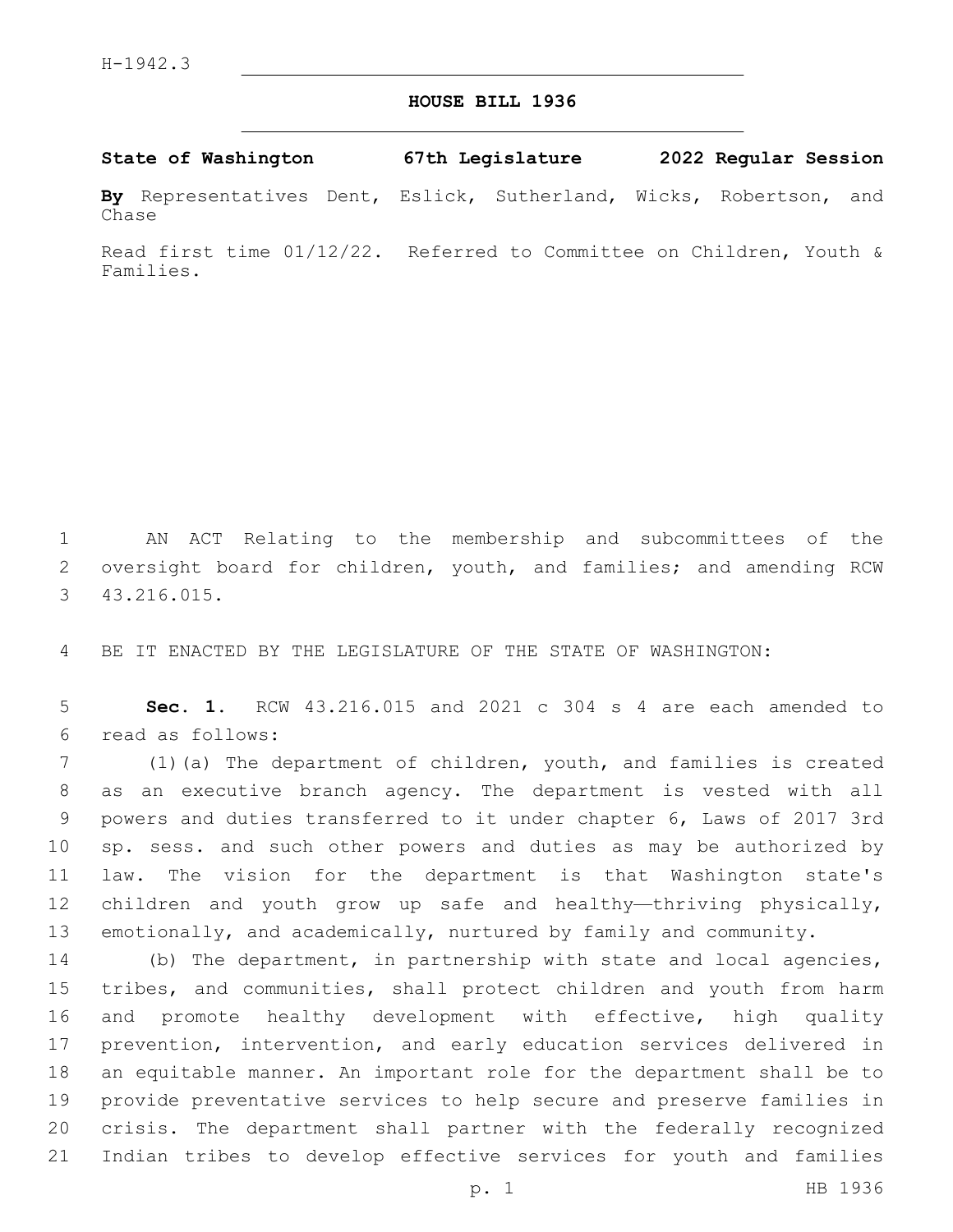while respecting the sovereignty of those tribes and the government- to-government relationship. Nothing in chapter 6, Laws of 2017 3rd sp. sess. alters the duties, requirements, and policies of the federal Indian child welfare act, 25 U.S.C. Secs. 1901 through 1963, as amended, or the Indian child welfare act, chapter 13.38 RCW.

 (2) Beginning July 1, 2018, the department must develop definitions for, work plans to address, and metrics to measure the outcomes for children, youth, and families served by the department and must work with state agencies to ensure services for children, youth, and families are science-based, outcome-driven, data-informed, 11 and collaborative.

 (3)(a) Beginning July 1, 2018, the department must establish short and long-term population level outcome measure goals, including metrics regarding reducing disparities by family income, race, and 15 ethnicity in each outcome.

 (b) In addition to transparent, frequent reporting of the outcome measures in (c)(i) through (viii) of this subsection, the department must report to the legislature an examination of engagement, resource utilization, and outcomes for clients receiving department services and youth participating in juvenile court alternative programs funded 21 by the department, no less than annually and beginning September 1, 2020. The data in this report must be disaggregated by race, ethnicity, and geography. This report must identify areas of focus to advance equity that will inform department strategies so that all children, youth, and families are thriving. Metrics detailing progress towards eliminating disparities and disproportionality over time must also be included. The report must also include information on department outcome measures, actions taken, progress toward these 29 goals, and plans for the future year.

(c) The outcome measures must include, but are not limited to:

 (i) Improving child development and school readiness through voluntary, high quality early learning opportunities as measured by: (A) Increasing the number and proportion of children kindergarten- ready as measured by the Washington kindergarten inventory of developing skills (WAKids) assessment including mathematics; (B) increasing the proportion of children in early learning programs that have achieved the level 3 or higher early achievers quality standard; and (C) increasing the available supply of licensed child care in child care centers, outdoor nature-based child care, and family 40 homes, including providers not receiving state subsidy;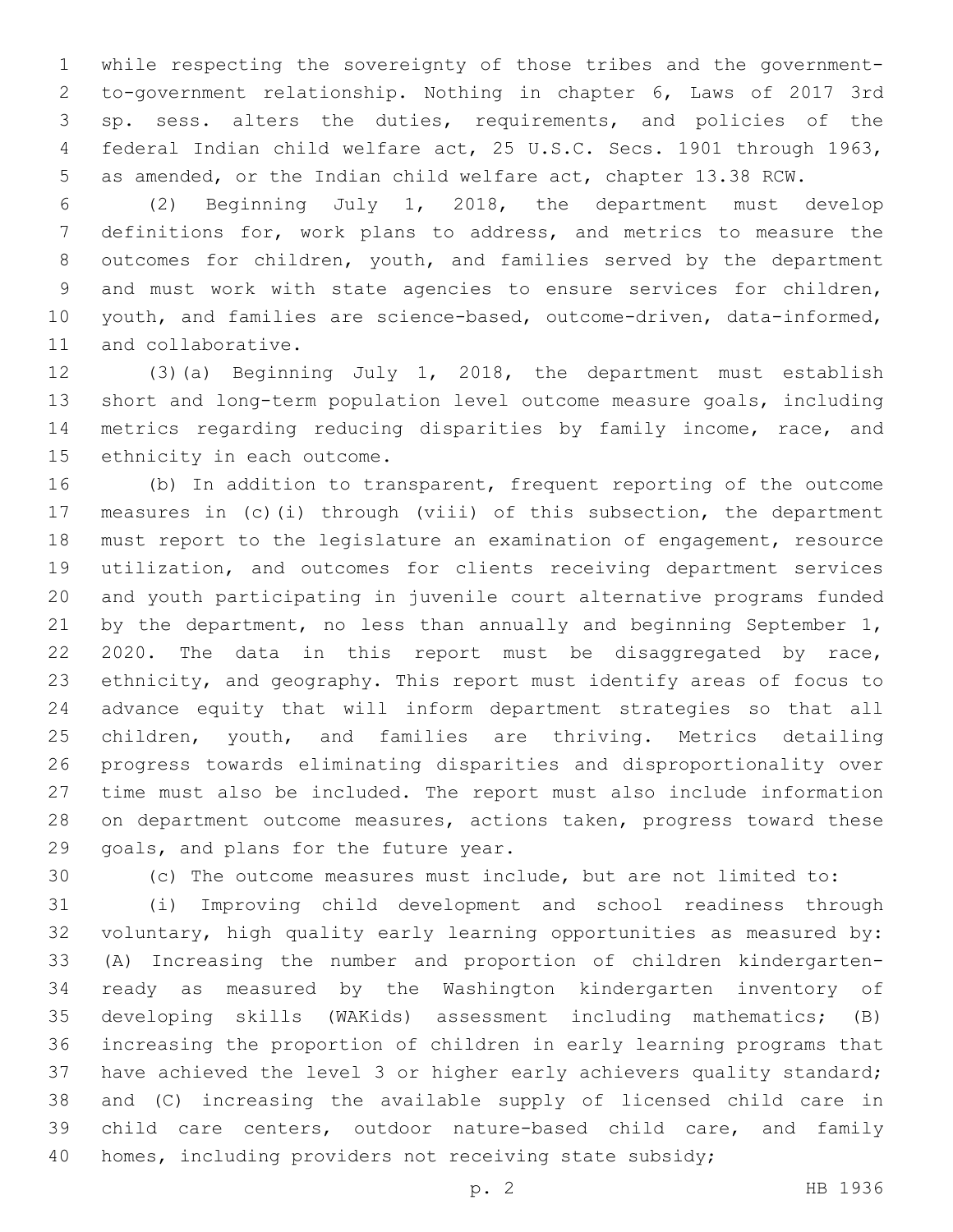- 
- (ii) Preventing child abuse and neglect;1

 (iii) Improving child and youth safety, permanency, and well- being as measured by: (A) Reducing the number of children entering out-of-home care; (B) reducing a child's length of stay in out-of- home care; (C) reducing maltreatment of youth while in out-of-home care; (D) licensing more foster homes than there are children in foster care; (E) reducing the number of children that reenter out-of- home care within twelve months; (F) increasing the stability of placements for children in out-of-home care; and (G) developing strategies to demonstrate to foster families that their service and involvement is highly valued by the department, as demonstrated by the development of strategies to consult with foster families regarding future placement of a foster child currently placed with a 14 foster family;

 (iv) Improving reconciliation of children and youth with their families as measured by: (A) Increasing family reunification; and (B) increasing the number of youth who are reunified with their family of 18 origin;

 (v) In collaboration with county juvenile justice programs, improving adolescent outcomes including reducing multisystem involvement and homelessness; and increasing school graduation rates and successful transitions to adulthood for youth involved in the 23 child welfare and juvenile justice systems;

 (vi) Reducing future demand for mental health and substance use disorder treatment for youth involved in the child welfare and 26 juvenile justice systems;

 (vii) In collaboration with county juvenile justice programs, reducing criminal justice involvement and recidivism as measured by: (A) An increase in the number of youth who successfully complete the terms of diversion or alternative sentencing options; (B) a decrease in the number of youth who commit subsequent crimes; and (C) eliminating the discharge of youth from institutional settings into 33 homelessness; and

 (viii) Eliminating racial and ethnic disproportionality and disparities in system involvement and across child and youth outcomes 36 in collaboration with other state agencies.

(4) Beginning July 1, 2018, the department must:

 (a) Lead ongoing collaborative work to minimize or eliminate systemic barriers to effective, integrated services in collaboration with state agencies serving children, youth, and families;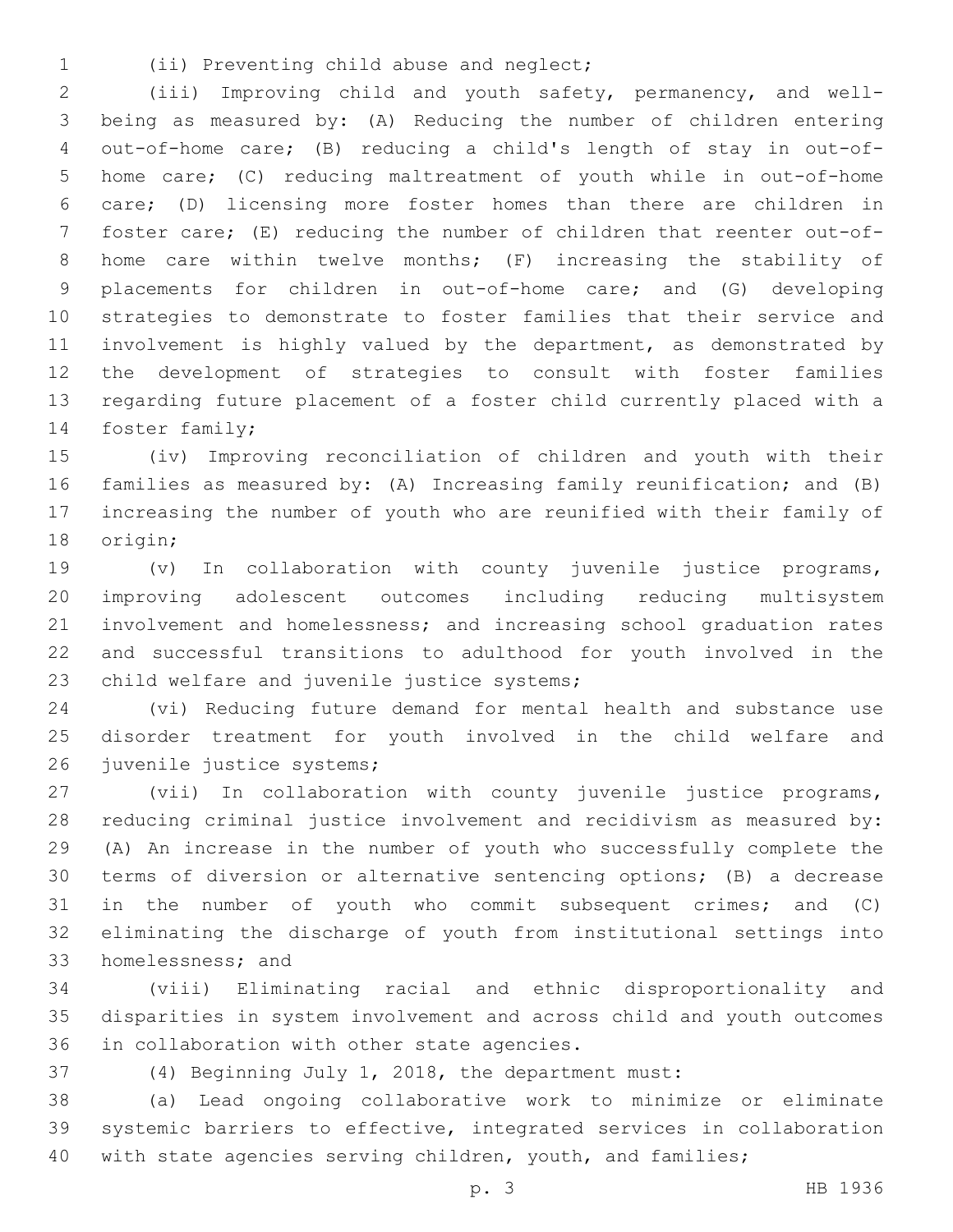(b) Identify necessary improvements and updates to statutes relevant to their responsibilities and proposing legislative changes 3 to the governor no less than biennially;

 (c) Help create a data-focused environment in which there are aligned outcomes and shared accountability for achieving those outcomes, with shared, real-time data that is accessible to authorized persons interacting with the family, child, or youth to 8 identify what is needed and which services would be effective;

 (d) Lead the provision of state services to adolescents, focusing on key transition points for youth, including exiting foster care and institutions, and coordinating with the office of homeless youth prevention and protection programs to address the unique needs of 13 homeless youth; and

 (e) Create and annually update a list of the rights and responsibilities of foster parents in partnership with foster parent representatives. The list of foster parent rights and responsibilities must be posted on the department's website, provided to individuals participating in a foster parent orientation before licensure, provided to foster parents in writing at the time of licensure, and provided to foster parents applying for license 21 renewal.

 (5) The department is accountable to the public. To ensure transparency, beginning December 30, 2018, agency performance data for the services provided by the department, including outcome data for contracted services, must be available to the public, consistent with confidentiality laws, federal protections, and individual rights to privacy. Publicly available data must include budget and funding decisions, performance-based contracting data, including data for contracted services, and performance data on metrics identified in this section. The board must work with the secretary and director to develop the most effective and cost-efficient ways to make department data available to the public, including making this data readily 33 available on the department's website.

 (6) The department shall ensure that all new and renewed 35 contracts for services are performance-based.

 (7) The department must execute all new and renewed contracts for services in accordance with this section and consistent with RCW 74.13B.020. When contracted services are managed through a network administrator or other third party, the department must execute data-sharing agreements with the entities managing the contracts to track

p. 4 HB 1936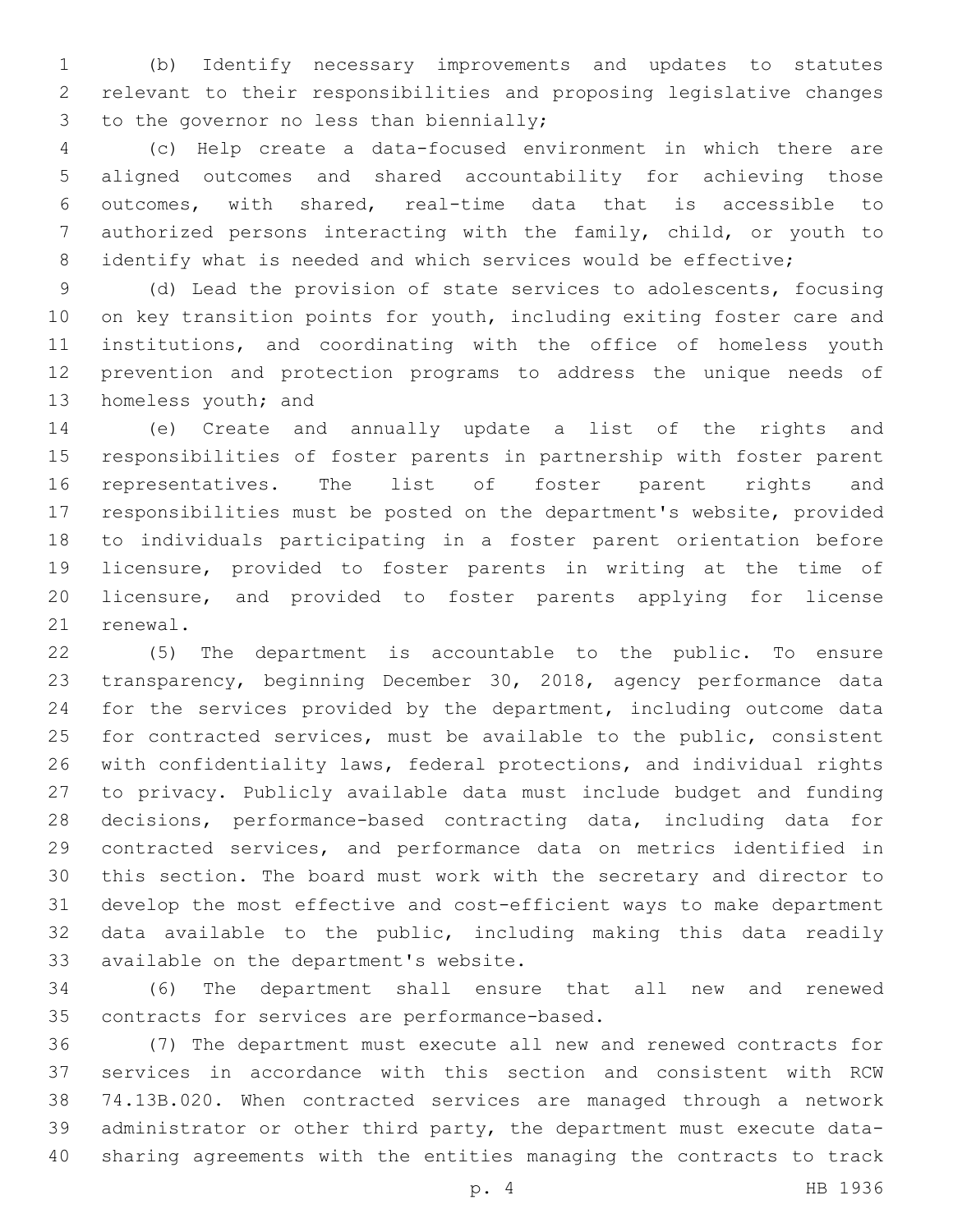provider performance measures. Contracts with network administrators or other third parties must provide the contract administrator the ability to shift resources from one provider to another, to evaluate individual provider performance, to add or delete services in consultation with the department, and to reinvest savings from increased efficiencies into new or improved services in their catchment area. Whenever possible, contractor performance data must be made available to the public, consistent with confidentiality laws 9 and individual rights to privacy.

 (8)(a) The board shall begin its work and call the first meeting of the board on or after July 1, 2018. The board shall immediately assume the duties of the legislative children's oversight committee, as provided for in RCW 74.13.570 and assume the full functions of the board as provided for in this section by July 1, 2019. The office of innovation, alignment, and accountability shall provide quarterly updates regarding the implementation of the department to the board 17 between July 1, 2018, and July 1, 2019.

 (b) The office of the family and children's ombuds shall establish the board. The board is authorized for the purpose of monitoring and ensuring that the department achieves the stated outcomes of chapter 6, Laws of 2017 3rd sp. sess., and complies with administrative acts, relevant statutes, rules, and policies pertaining to early learning, juvenile rehabilitation, juvenile 24 justice, and children and family services.

(9)(a) The board shall consist of the following members:

 (i) Two senators and two representatives from the legislature 27 with one member from each major caucus;

(ii) One nonvoting representative from the governor's office;

(iii) One subject matter expert in early learning;

(iv) One subject matter expert in child welfare;

 (v) One subject matter expert in juvenile rehabilitation and 32 justice;

 (vi) One subject matter expert in eliminating disparities in 34 child outcomes by family income and race and ethnicity;

 (vii) One tribal representative from west of the crest of the 36 Cascade mountains;

 (viii) One tribal representative from east of the crest of the 38 Cascade mountains;

(ix) One current or former foster parent representative;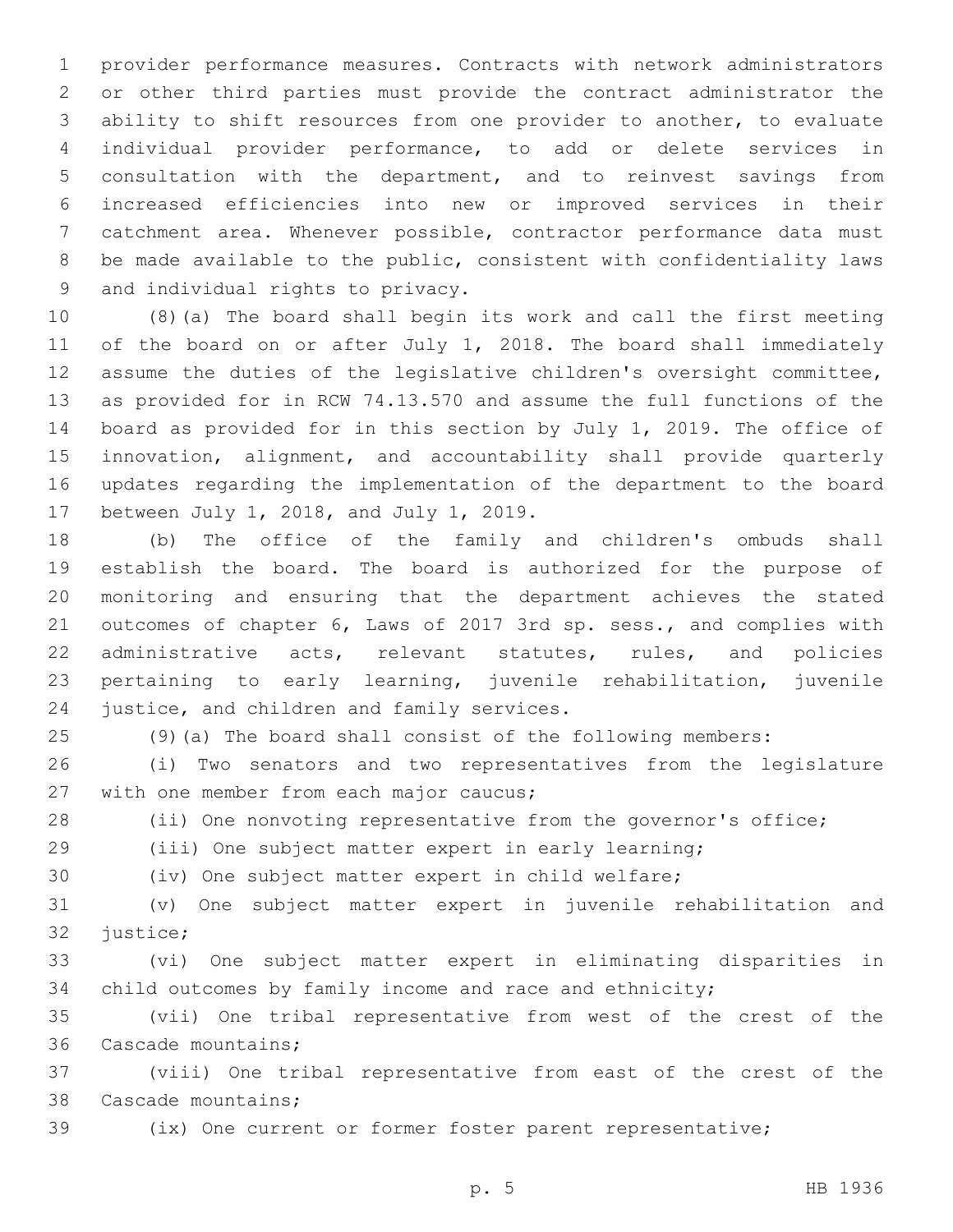(x) One current or former representative of an organization that 2 advocates for the best interest of the child;

(xi) One parent stakeholder group representative;

(xii) One law enforcement representative;4

(xiii) One child welfare caseworker representative;

 (xiv) One early childhood learning program implementation 7 practitioner;

8 (xv) One current or former foster youth ((under age twenty- $five)$ );

 (xvi) One individual ((under age twenty-five)) with current or previous experience with the juvenile justice system;

 (xvii) One physician with experience working with children or 13 youth; and

 (xviii) One judicial representative presiding over child welfare 15 court proceedings or other children's matters.

 (b) The senate members of the board shall be appointed by the leaders of the two major caucuses of the senate. The house of representatives members of the board shall be appointed by the leaders of the two major caucuses of the house of representatives. Members shall be appointed before the close of each regular session 21 of the legislature during an odd-numbered year.

 (c) The remaining board members shall be nominated by the governor, subject to the approval of the appointed legislators by majority vote, and serve four-year terms. When nominating and approving members after July 28, 2019, the governor and appointed legislators must ensure that at least five of the board members reside east of the crest of the Cascade mountains.

 (10) The board has the following powers, which may be exercised 29 by majority vote of the board:

 (a) To receive reports of the office of the family and children's 31 ombuds;

 (b) To obtain access to all relevant records in the possession of the office of the family and children's ombuds, except as prohibited 34 by law;

 (c) To select its officers and adoption of rules for orderly 36 procedure;

 (d) To request investigations by the office of the family and 38 children's ombuds of administrative acts;

 (e) To request and receive information, outcome data, documents, materials, and records from the department relating to children and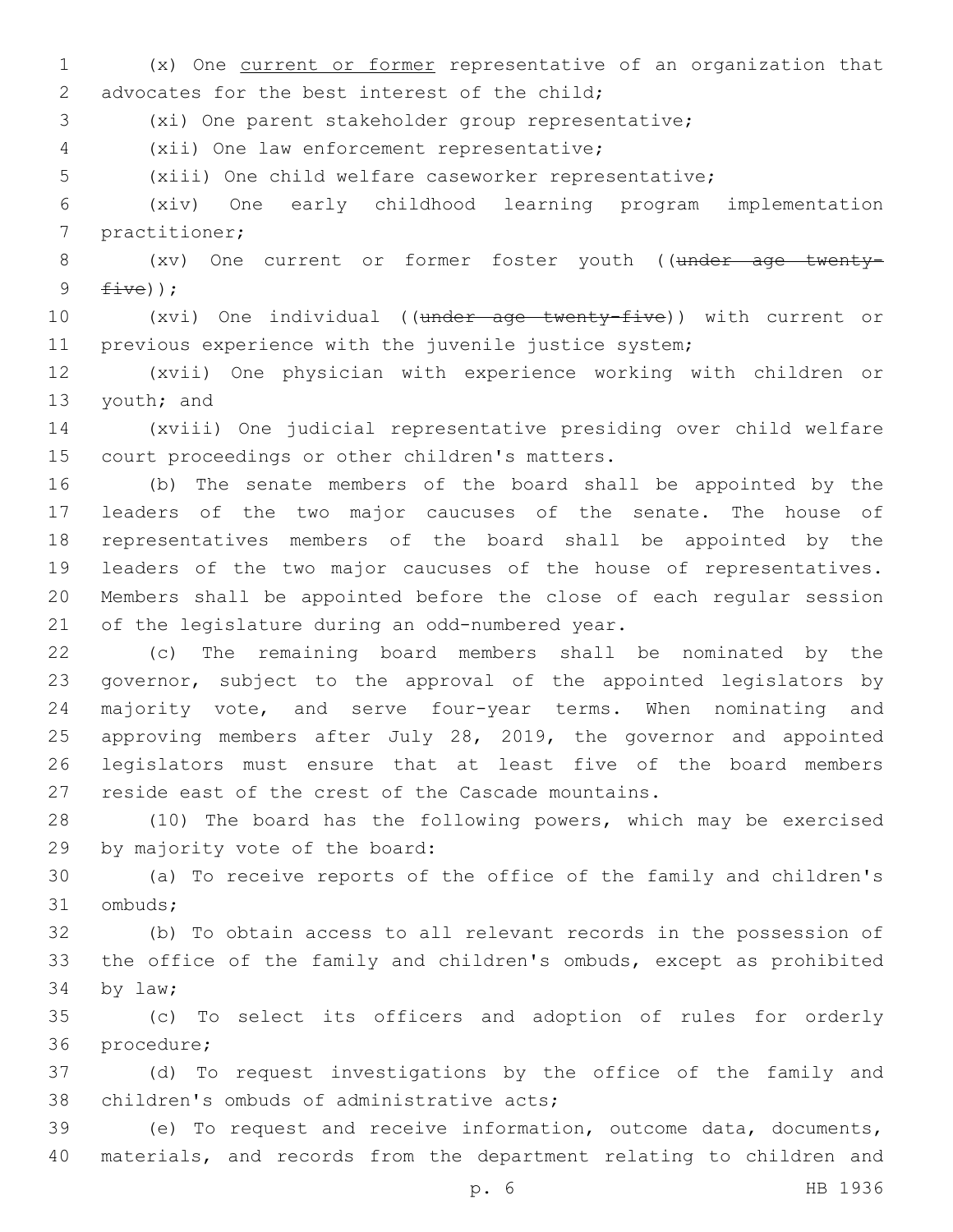family welfare, juvenile rehabilitation, juvenile justice, and early 2 learning;

 (f) To determine whether the department is achieving the 4 performance measures;

 (g) If final review is requested by a licensee, to review whether department licensors appropriately and consistently applied agency rules in inspection reports that do not involve a violation of health and safety standards as defined in RCW 43.216.395 in cases that have already been reviewed by the internal review process described in RCW 43.216.395 with the authority to overturn, change, or uphold such 11 decisions;

 (h) To conduct annual reviews of a sample of department contracts for services from a variety of program and service areas to ensure that those contracts are performance-based and to assess the measures 15 included in each contract; and

 (i) Upon receipt of records or data from the office of the family and children's ombuds or the department, the board is subject to the same confidentiality restrictions as the office of the family and children's ombuds is under RCW 43.06A.050. The provisions of RCW 20 43.06A.060 also apply to the board.

 (11)(a) The board shall convene a foster youth subcommittee to gather testimony from individuals with lived experiences in the child welfare system, focusing primarily on children and youth.

24 (b) The subcommittee shall, at a minimum, include representatives 25 from former or current youths in foster care, one subject matter 26 expert in child welfare, and one member of the house of representatives or senate.

 (c) The subcommittee shall convene meetings at least twice per year.

 (d) The subcommittee shall provide feedback and recommendations to the board at the board's stakeholder meetings.

 (12)(a) The board shall convene a juvenile justice subcommittee to focus on hearing from current and former youth with lived experience in the juvenile justice system.

 (b) The subcommittee shall, at a minimum, include representatives with current or previous experience with the juvenile justice system, one subject matter expert in juvenile rehabilitation and justice, and one member of the house of representatives or senate.

(c) The subcommittee shall convene meetings at least twice per

year.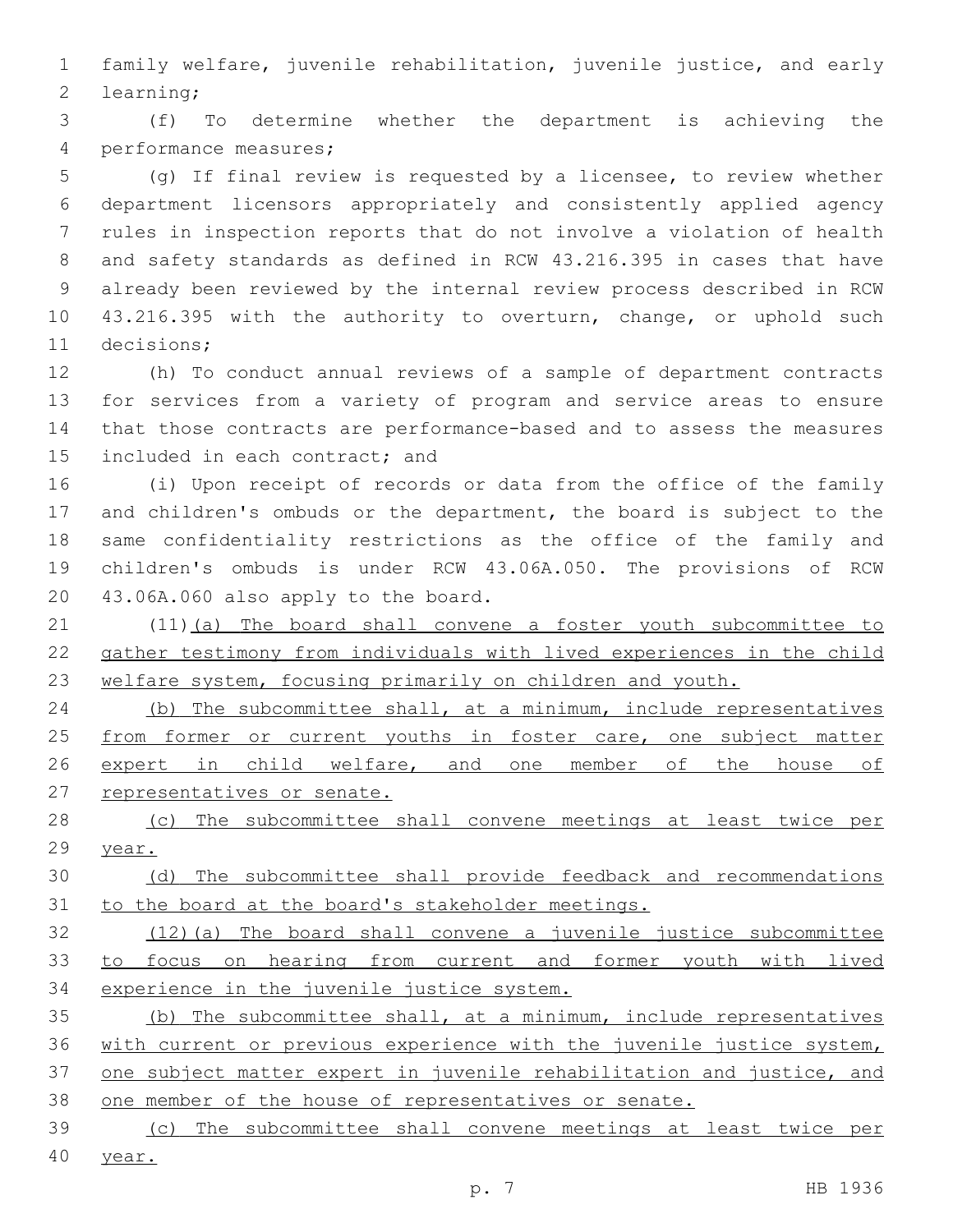(d) The subcommittee shall provide feedback and recommendations to the board at the board's stakeholder meetings.

 (13) The board has general oversight over the performance and policies of the department and shall provide advice and input to the 5 department and the governor.

 $((+12))$   $(14)$  The board must no less than twice per year convene stakeholder meetings to allow feedback to the board regarding contracting with the department, departmental use of local, state, private, and federal funds, and other matters as relating to carrying 10 out the duties of the department.

11 (( $(13)$ )) (15) The board shall review existing surveys of providers, customers, parent groups, and external services to assess whether the department is effectively delivering services, and shall conduct additional surveys as needed to assess whether the department 15 is effectively delivering services.

16  $((+14))$   $(16)$  The board is subject to the open public meetings act, chapter 42.30 RCW, except to the extent disclosure of records or information is otherwise confidential under state or federal law.

19 (((415))) (17) Records or information received by the board is confidential to the extent permitted by state or federal law. This subsection does not create an exception for records covered by RCW 22 13.50.100.

23 (((416))) (18) The board members shall receive no compensation for their service on the board, but shall be reimbursed for travel expenses incurred while conducting business of the board when authorized by the board and within resources allocated for this purpose, except appointed legislators who shall be reimbursed for travel expenses in accordance with RCW 43.03.050 and 43.03.060.

 $((+17))$  (19) The board shall select, by majority vote, an executive director who shall be the chief administrative officer of the board and shall be responsible for carrying out the policies adopted by the board. The executive director is exempt from the 33 provisions of the state civil service law, chapter 41.06 RCW, and shall serve at the pleasure of the board established in this section.

 $(1,18)$  (( $(1,18)$ )) (20) The board shall maintain a staff not to exceed one full-time equivalent employee. The board-selected executive director of the board is responsible for coordinating staff appointments.

38  $((+19))$   $(21)$  The board shall issue an annual report to the governor and legislature by December 1st of each year with an initial report delivered by December 1, 2019. The report must review the